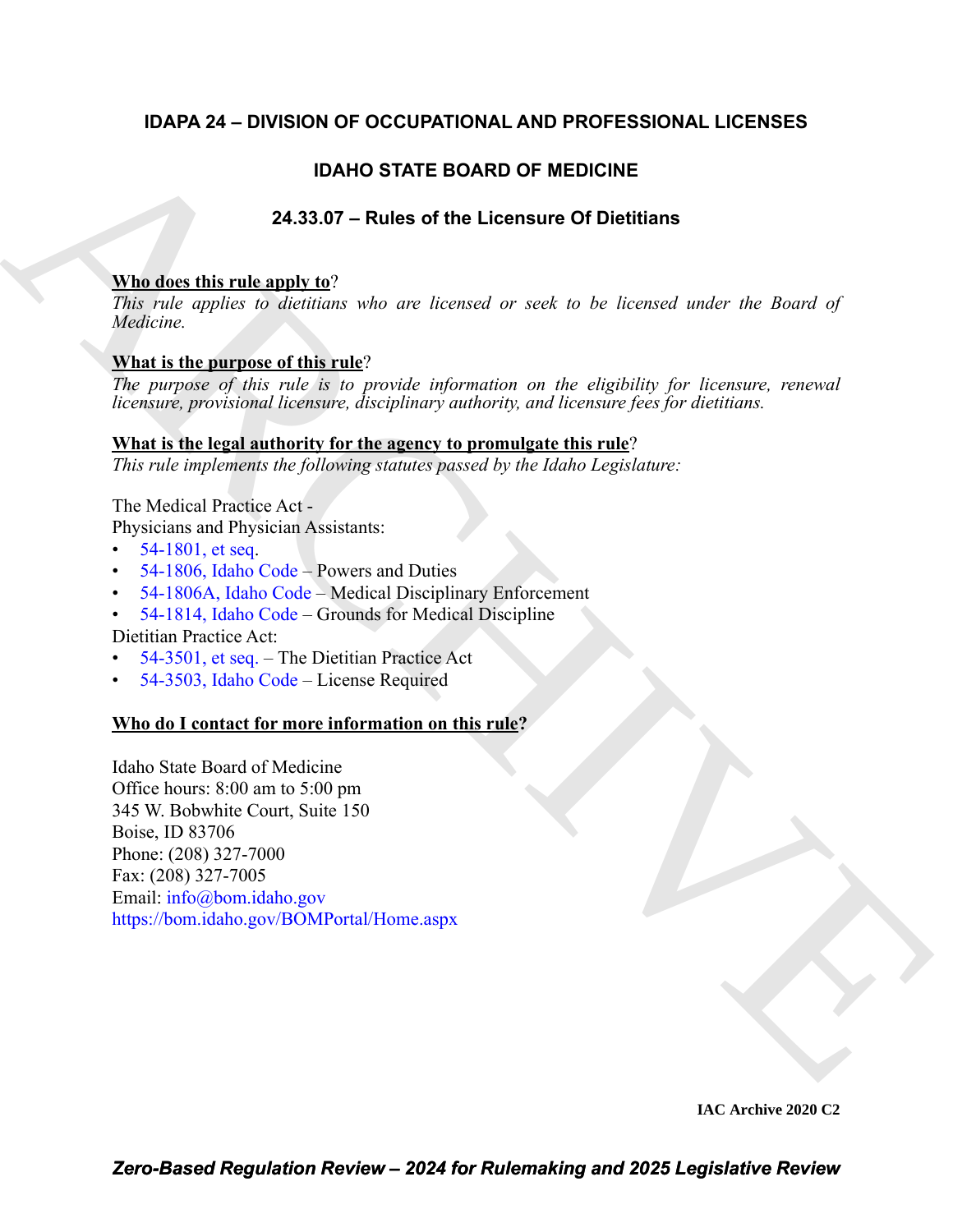# **Table of Contents**

## 24.33.07 - Rules for the Licensure of Dietitians

| 032. Denial Or Refusal To Renew, Suspension Or Revocation Of License.  3 |  |
|--------------------------------------------------------------------------|--|
|                                                                          |  |
|                                                                          |  |
|                                                                          |  |
|                                                                          |  |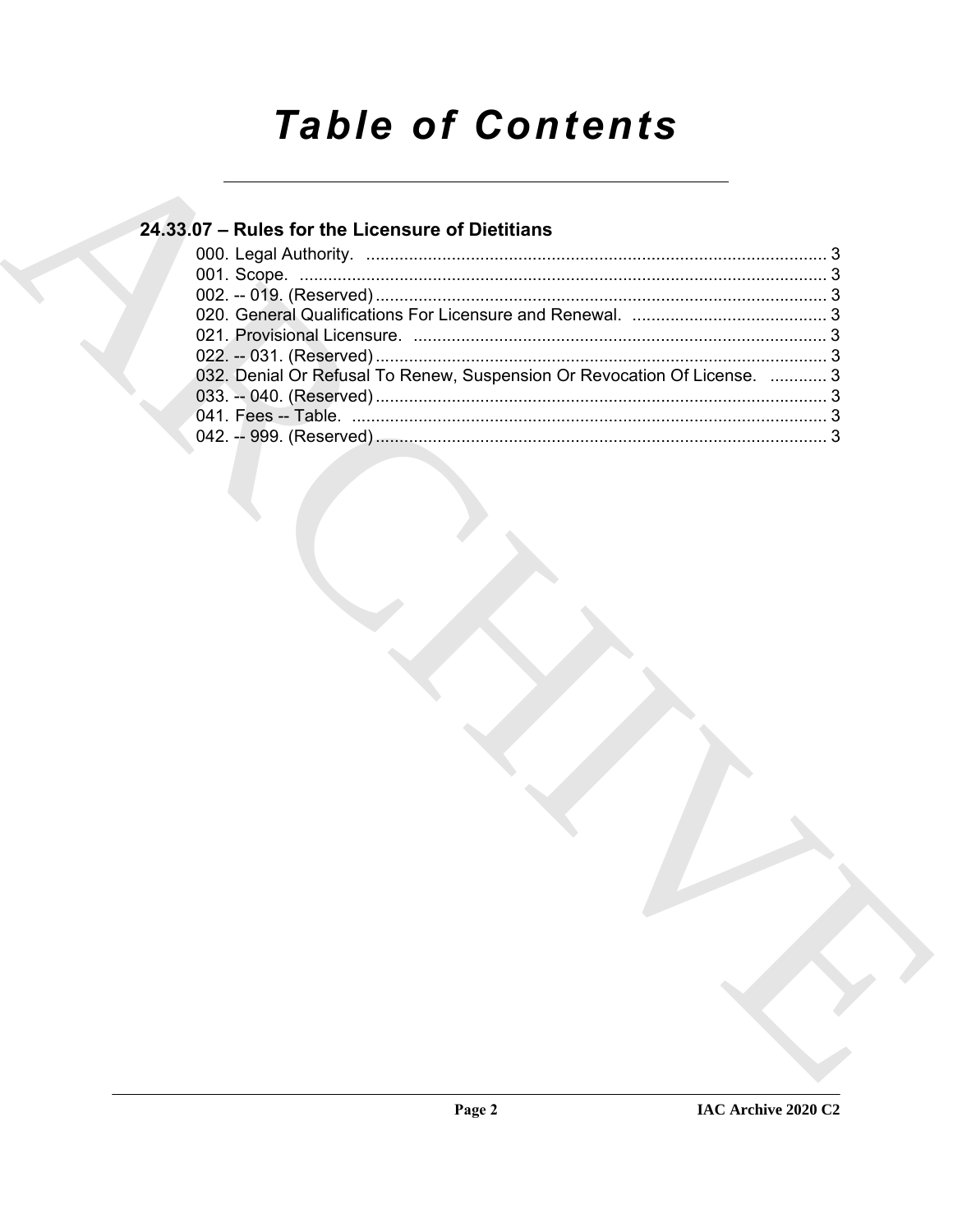#### **24.33.07 – RULES FOR THE LICENSURE OF DIETITIANS**

<span id="page-2-19"></span><span id="page-2-15"></span><span id="page-2-2"></span><span id="page-2-1"></span><span id="page-2-0"></span>

| 000.<br>LEGAL AUTHORITY.<br>These rules are promulgated pursuant to Section 54-3505(2), Idaho Code. | $(7-1-21)T$ |
|-----------------------------------------------------------------------------------------------------|-------------|
| 001.<br>SCOPE.<br>These rules govern the practice of dietetics in Idaho.                            | $(7-1-21)T$ |
| 002. -- 019. (RESERVED)                                                                             |             |

#### <span id="page-2-14"></span><span id="page-2-4"></span><span id="page-2-3"></span>**020. GENERAL QUALIFICATIONS FOR LICENSURE AND RENEWAL.**

Requirements for licensure and renewal are found in Title 54, Chapter 35, Idaho Code, IDAPA 24.33.03, and on Board-approved forms. (7-1-21)T

#### <span id="page-2-16"></span><span id="page-2-5"></span>**021. PROVISIONAL LICENSURE.**

<span id="page-2-18"></span><span id="page-2-17"></span>**01.** Provisional License. The Board may issue a provisional license to a person who has successfully completed the academic requirements of an education program in dietetics approved by the licensure board and has successfully completed a dietetic internship or preprofessional practice program, coordinated program or such other equivalent experience as may be approved by the board and who has met all the other requirements set forth by Section 020 of this rule but who has not yet passed the examination conducted by the Commission on Dietetic Registration. (7-1-21)T Registration. (7-1-21)T

Here shows promoted as the state of the state of the state of the state of the state of the state of the state of the state of the state of the state of the state of the state of the state of the state of the state of the **02. Provisional License Dietitian/Monitor Affidavit**. The provisionally licensed dietitian must obtain an affidavit signed by an Idaho licensed dietitian affirming and attesting that they will be responsible for the activities of the provisionally licensed dietitian and will review and countersign all patient documentation signed by the provisionally licensed dietitian. The supervising monitor need not be physically present or on the premises at all times but must be available for telephonic consultation. The extent of communication between the monitor and the provisionally licensed dietitian will be determined by the competency of the individual, the treatment setting, and the diagnostic category of the patients. (7-1-21)T

**03. Provisional Licensure Expiration**. Provisional licenses will become full active licenses upon the date of receipt of a copy of registration by the Commission on Dietetic Registration. All provisional licenses will expire on the last day of the current renewal cycle. (7-1-21) expire on the last day of the current renewal cycle.

#### <span id="page-2-6"></span>**022. -- 031. (RESERVED)**

#### <span id="page-2-11"></span><span id="page-2-7"></span>**032. DENIAL OR REFUSAL TO RENEW, SUSPENSION OR REVOCATION OF LICENSE.**

<span id="page-2-12"></span>**01. Disciplinary Authority**. A new or renewal application may be denied or a license may be suspended or revoked by the Board, and every person licensed pursuant to Title 54, Chapter 35, Idaho Code and these rules is subject to disciplinary actions or probationary conditions pursuant to the procedures and powers established by and set forth in Section 54-3505, Idaho Code, and the Idaho Administrative Procedure Act. (7-1-21)T

#### <span id="page-2-8"></span>**033. -- 040. (RESERVED)**

#### <span id="page-2-13"></span><span id="page-2-9"></span>**041. FEES -- TABLE.** Nonrefundable fees are as follows:

| Fees - Table (Non-Refundable)                |                                                   |  |  |
|----------------------------------------------|---------------------------------------------------|--|--|
|                                              | Initial Licensure Fee - Not more than \$150       |  |  |
|                                              | Annual Renewal Fee - Not more than \$100          |  |  |
|                                              | Reinstatement Fee - \$50 plus unpaid renewal fees |  |  |
| Inactive Conversion Fee - Not more than \$50 |                                                   |  |  |

 $(7-1-21)T$ 

<span id="page-2-10"></span>**042. -- 999. (RESERVED)**